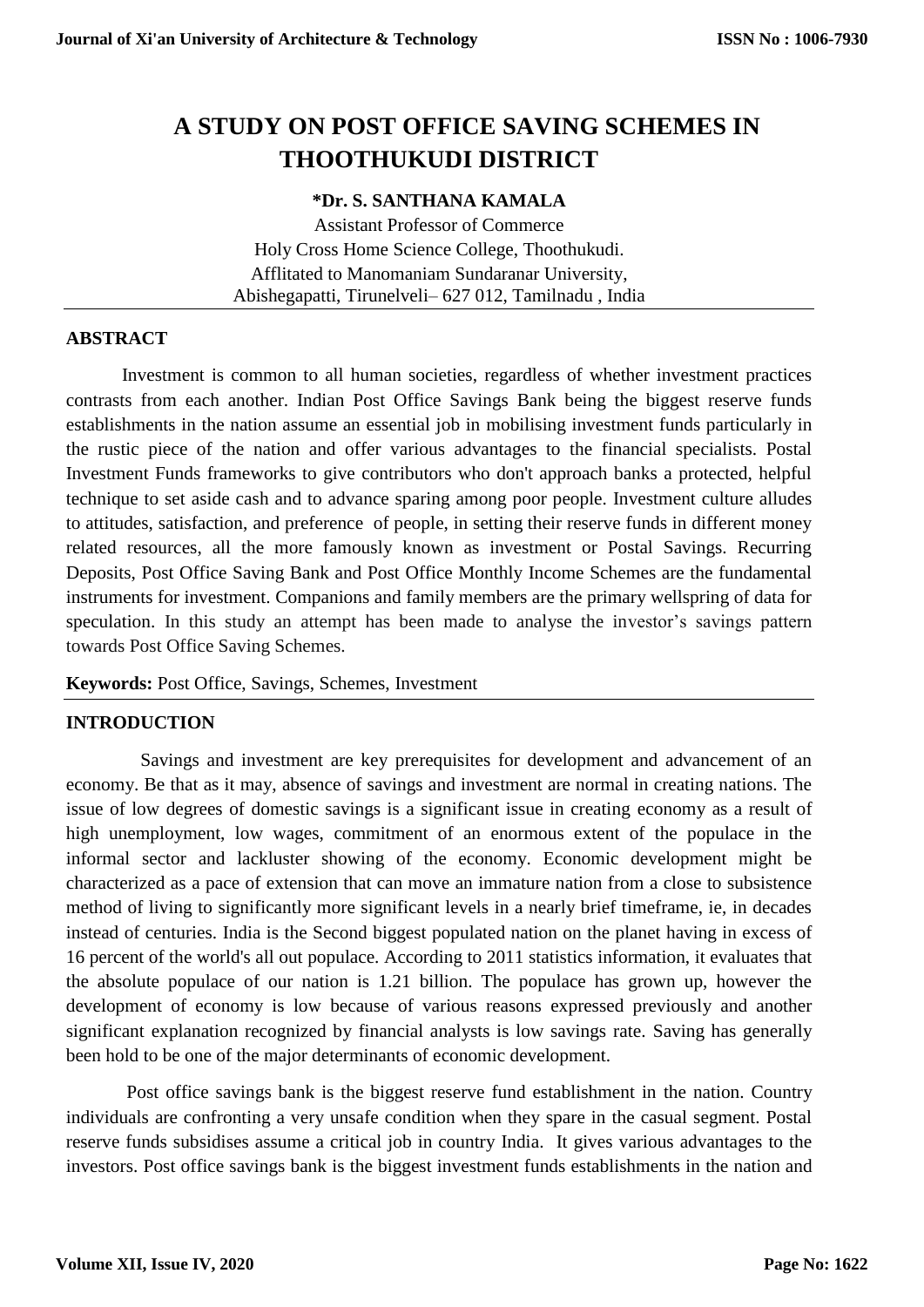offer significant yields than those given by scheduled banks. There are various appealing plans, very much intended to meet the individual necessities of various small savers.

# **STATEMENT OF THE PROBLEM**

Savings relies upon the way of life of an individual. Savings are intended to meet possibilities and increase the expectation of living of an individual saver. Domestic savings plays a significant role in realizing economic development of backward countries So as to advance the economy of our nation, different post office saving schemes has been presented by the post office. Post office Saving Schemes are the one among the numerous investment funds plans accessible for the individuals. To tap cash from open, there is an extreme rivalry among banks. India is a nation of towns, subsequently the individuals can't know about the Post Office Saving Schemes. The investors face a ton of challenges while saving cash and getting back their stores. Post office offers different savings scheme like Savings Bank Account, National Savings Certificate Account, Post Office Monthly Income Scheme, Senior Citizen Scheme, Recurring Deposit, etc. Banks additionally offer store plans, yet at the same time Post Office Saving Schemes have picked up importance in country zones.

This examination targets bringing the attitude of investors towards Post Office Saving Schemes and discovering available resources to take care of if there are any issues. Consequently, an exploratory examination has been distinguished and the specialist has figured the examination issue as "A Study on Post Office Saving Schemes in Thoothukudi District".

# **OBJECTIVES**

1. To find out the extent of investors awareness and investment pattern towards post office savings scheme.

2. To identify the investment attitude of investors towards post office savings scheme.

# **SCOPE OF THE STUDY**

Attitude of investors is an important aspect in investment research as small savings constitute an important source of investment. This study will help the investors to know the type of savings which gives maximum return. So this study concentrates on the depositor's attitude towards post office saving schemes.

# **REVIEW OF LITERATURE**

A literature review is an evaluative report of data found in the writing identified with chosen territory of study.

**Selvarani.K and Premila.J (2010)** in their article said that "India Post is the oldest government venture of India. It is run by the 'Department of post' of government of India. Since, its inception, India post has been performing its duty as per its best capacity with regards to customer service. Customer satisfaction depends upon kind if customer service all over India, keeping aside the objective of earning profit. But presently the situation has changed. Hence, to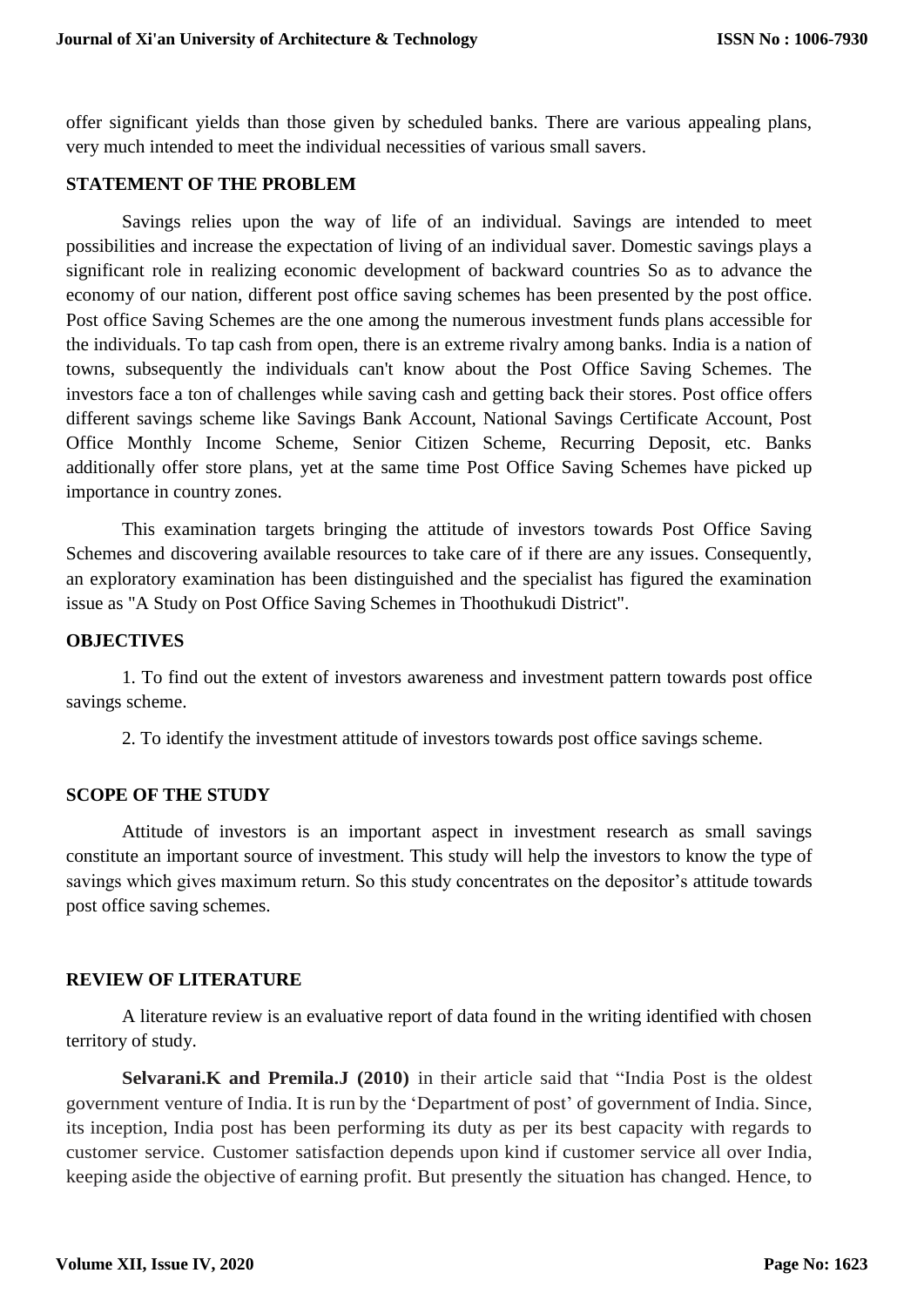judge the 'customer service' of a Head Post Office under India Post in the present context. It is expected that the study will prove whether the 'customer service', of India post is parallel to the contemporary private players or not.

**Srivastava** (2011) said that "the report of the committee on financial inclusion", on the regions business development divisions performance we have achieved  $86\%$  target of 30.17 core fixed for this region. While we have surpassed the target in certain products services speed post, bill mail. Logistics post, e-post and direct post, there have been some grey areas that to address and improve performance.

**Sachin Pilot (2011)** said "We are applying to the Reserve Bank of India for license to start Banking Facility at all the post offices across the country," The 1.55 lakhs across the country are being modernized and will soon become multipurpose out let's providing facility like banking and insurance, The Union Minister had said .

# **METHODOLOGY**

Methodology is an essential part of any research. Methodology comprises of the sources of data collected for analysis were both primary and secondary .

Primary sources of data were collected through questionnaire. The tool for data collection was structured with the help of reference from various articles published in journals. After several process of evaluation the questionnaire design served as an effective tool and was able to collect all the possible data in accordance with the objectives. Secondary source of data was collected from various journals, magazines, newspapers and also over the internet. The data collected were analysed with the help of various statistical tools for easy interpretation. The various tools used are chi-square test, percentage analysis, Likert scale, Garret ranking.

# **HYPOTHESIS**

H0-There is no significant relationship between Age and Preference of savings.

# **AREA OF THE STUDY**

The study has been conducted in the area of thoothukudi district among the people who had invested in post office savings scheme. .

# **SAMPLING TECHNIQUE**

Sampling is the process of choosing a sub group from a population to participate in the study. It is the processes of selecting a number of individual selected represent the large group from which they were selected. A sample technique is the name or other identification of the specific process by which the entities of the sample have been selected in the study, the method adopted for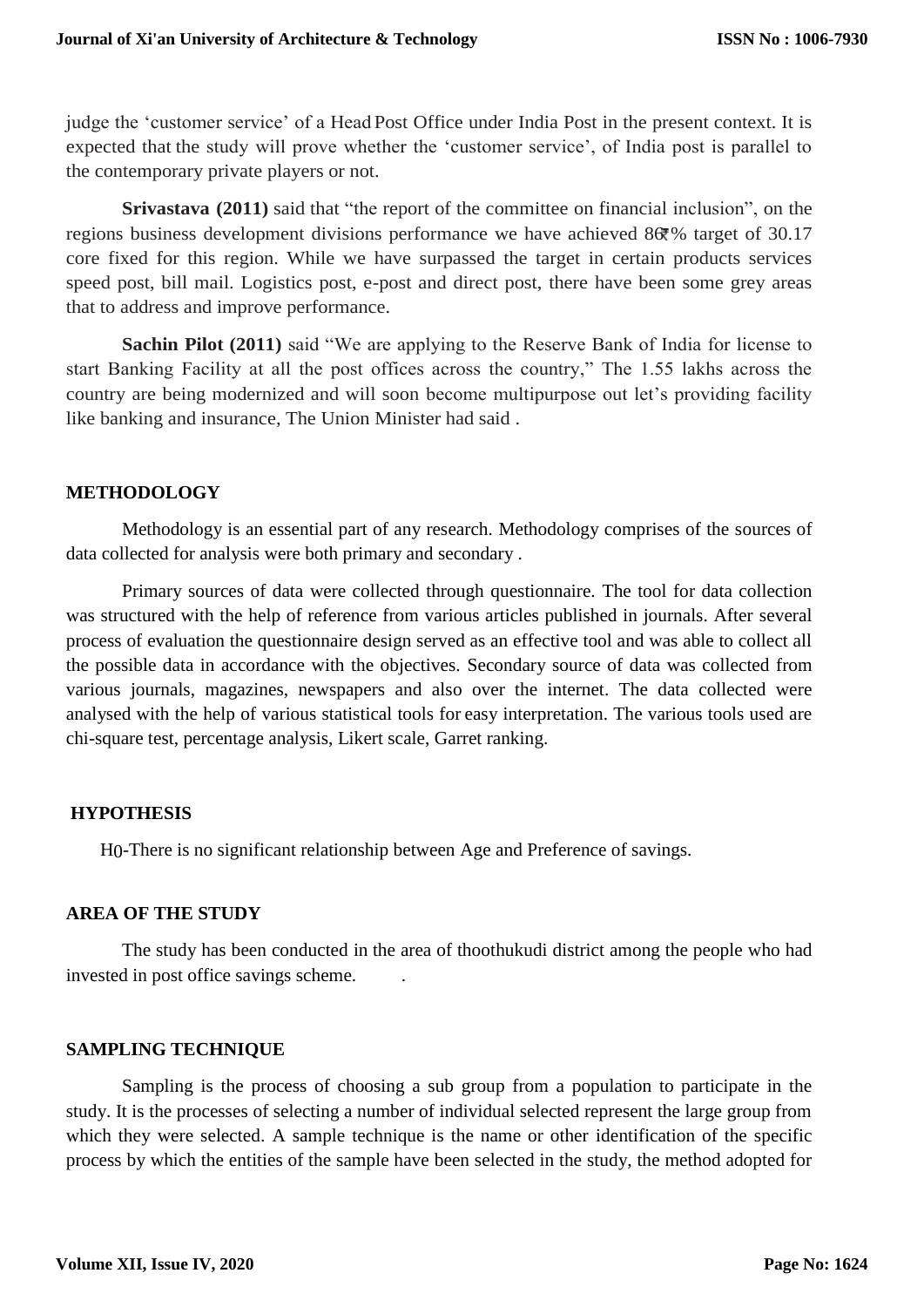selecting the sample is simple random sampling technique. A random of 75 depositors was selected and these depositors cooperated well to attain their satisfaction about postal schemes.

# **ANALYSIS AND INTERPRETATION**

| Age            | <b>No. of Respondents</b> | <b>Percentage</b> |
|----------------|---------------------------|-------------------|
| Below 25 years |                           |                   |
| $25-40$ years  | 25                        | 33                |
| 40-55 years    | 15                        | 20                |
| Above 55 years | 29                        | 39                |
| <b>Total</b>   | 75                        | 100               |

#### **\*Source: Primary data**

Table 1 reveals that, out of 75respondents, 8% of the respondents belong to the age group of below 25 years, 33% of the respondents belong to the age group of 25 to 40 years, 20% of the respondents belong to the age group of 40 to 55 years and39% of the respondents belong to the age group of above 55 years

| <b>No. of Respondents</b> | <b>Percentage</b> |
|---------------------------|-------------------|
|                           |                   |
| 25                        | 33                |
| 75.                       | <b>100</b>        |
|                           |                   |

#### **Table 2. Gender wise classification of the respondents**

**\*Source: Primary data**

Table 2 reveals that, 67% of the respondents are male and 33% of the respondents are female.

| <b>Marital Status</b>               | <b>No. of Respondents</b> | <b>Percentage</b> |
|-------------------------------------|---------------------------|-------------------|
| Married                             |                           |                   |
| Unmarried                           | 14                        | 19                |
| <b>Total</b>                        | 75                        | 100               |
| <i><b>*Source: Primary data</b></i> |                           |                   |

**Table 3. Marital status of the respondents**

Table 3 reveals that 81% of the respondents got married, 19% of the respondents were unmarried.

| <b>Education Qualification</b> | <b>No. of Respondents</b> | <b>Percentage</b> |
|--------------------------------|---------------------------|-------------------|
| Illiterate                     |                           |                   |
| <b>School Education</b>        |                           |                   |
| College Education              | 50                        |                   |
| Total                          | 75                        | 100               |

| Table 4. Education qualification of the respondents |  |  |
|-----------------------------------------------------|--|--|
|-----------------------------------------------------|--|--|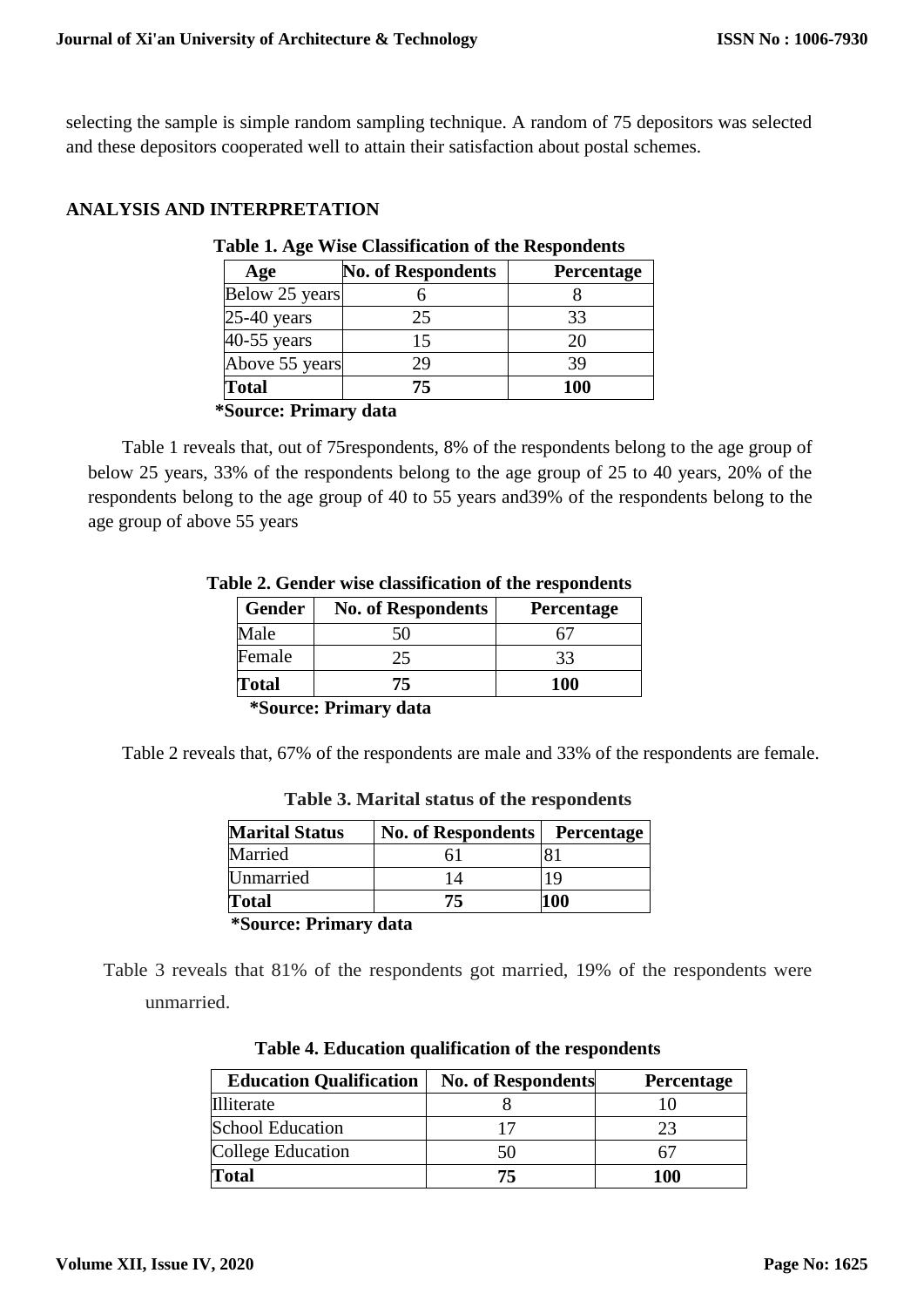### **\*Source: Primary data**

Table 4 reveals that 67% of the respondents have completed their college education, 23% of the respondents have completed their school education, and 11% of the respondents were illiterate.

| Occupation       | <b>No. of Respondents</b> | Percentage |
|------------------|---------------------------|------------|
| Agriculture      |                           |            |
| Profession       |                           |            |
| Government Job   | 10                        | 13         |
| Pensioner        | 11                        | 15         |
| Private employee | 20                        | 27         |
| House wife       |                           | 15         |
| <b>Business</b>  |                           | 15         |
| <b>Total</b>     | 75                        | 100        |

**Table 5. Occupational status of the respondents**

**\*Source: Primary data**

Table 5 reveals that 27% of the respondents are private employee, while 15% of the respondents are business, pensioner and housewife. 13% of the respondents are government employees, 11% of the respondents are professionals, 4% of the respondents are doing agriculture.

**Table 6. Monthly income of the respondents**

| <b>Monthly Family Income   No. of Respondents</b> |    | Percentage |
|---------------------------------------------------|----|------------|
| Up to $Rs.5000$                                   |    |            |
| Rs.5001-10000                                     |    |            |
| Rs.10001-20000                                    | 21 | 28         |
| Above Rs. 20000                                   |    | 52         |
| <b>Total</b>                                      | 75 | 100        |

# **\*Source: Primary data**

Table 6 indicates that 52% of the respondents' monthly income is above Rs 20000, 28% of the respondents earn about Rs.10001-20000, 11% of the respondents earn Rs.5001-10000, 9% of the upto Rs.5000 as monthly income.

| <b>Scheme</b>                         | <b>No. of Respondents</b> | Percentage |
|---------------------------------------|---------------------------|------------|
| Post office savings account           |                           |            |
| Post office time deposit              |                           |            |
| Post office monthly income scheme     |                           |            |
| Post office recurring deposit account |                           |            |
| Kisan vikas Patra                     |                           |            |

**Table 7. Investment pattern on postal scheme**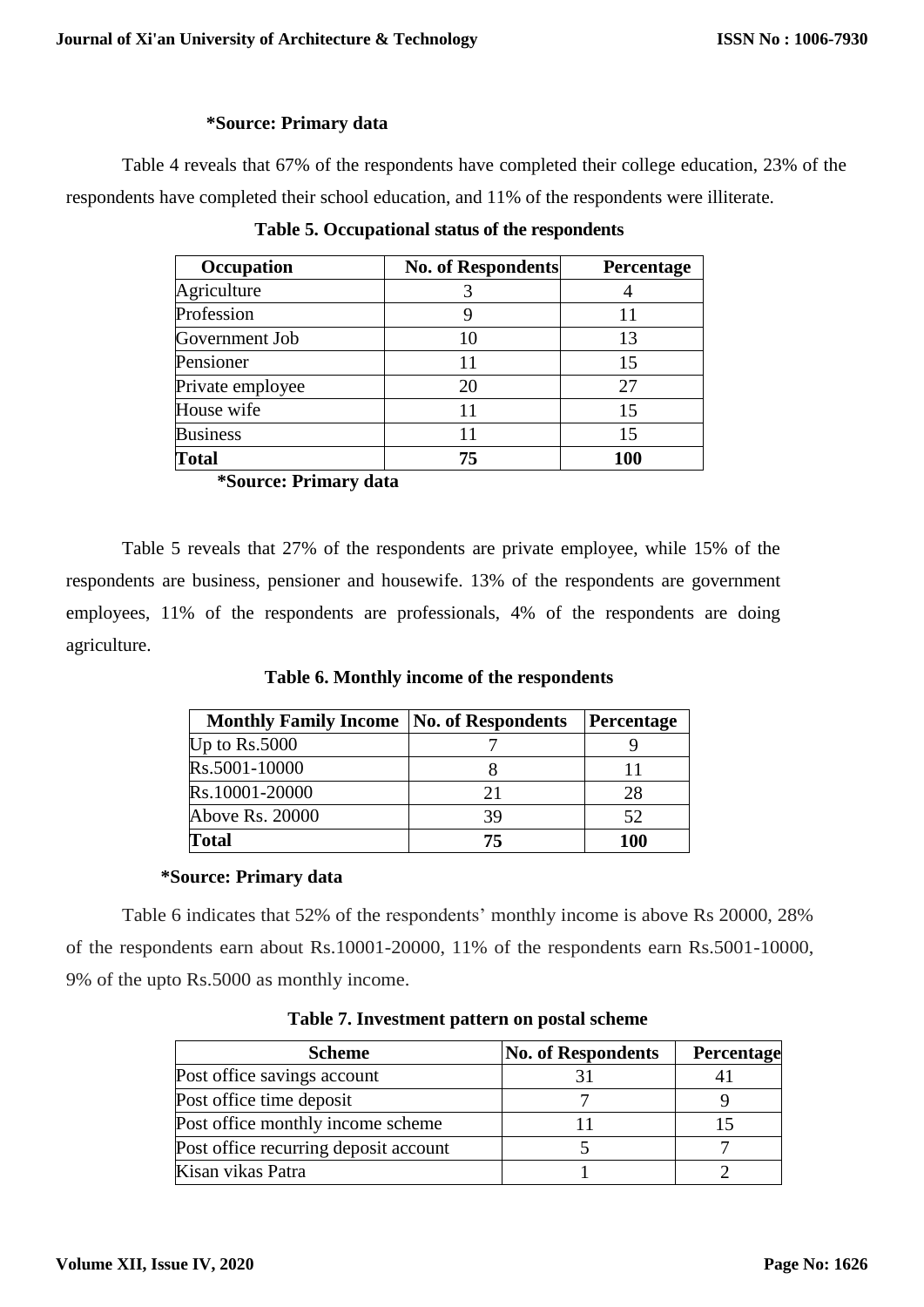| National savings certificate  |     |
|-------------------------------|-----|
| Public provident fund         |     |
| Postal insurance              |     |
| Senior citizen savings scheme |     |
| <b>Total</b>                  | 100 |

**\*Source: Primary data**

Table 7 indicates that 41% of the respondents invested in post office savings account, 15% of them invested in post office monthly income scheme, 9% of them invested in post office time deposit and senior citizen savings scheme, 8% of them invested in public provident fund7% of them invested in post office recurring deposit account,5% of them invested in national savings scheme, 4% of them invested in postal insurance, 2% of them invested in kisan vikas Patra.

**Table 8 .monthly investment towards postal scheme**

| Amount           | No. of             | <b>Percentage</b> |
|------------------|--------------------|-------------------|
|                  | <b>Respondents</b> |                   |
| Upto Rs.500 Pm   | 17                 | 35                |
| Rs.501-1000 Pm   | 13                 | 26                |
| Rs.1001-1500 Pm  |                    |                   |
| Rs.1501-2000 Pm  |                    | 10                |
| Above Rs.2000 Pm | 10                 | 20                |
| <b>Total</b>     | 49                 | 100               |

**\*Source: Primary data**

Table 8 indicates that 35% of the respondents, invest upto 500 pm, 26% of them invest Rs 501-1000pm, 20% of them invest above 2000 pm, 10.2% of them invest Rs 1501- 2000 pm, 9% of them invest Rs. 1001-1500 pm.

| <b>Investing period</b> | <b>No. of Respondents</b> | Percentage |
|-------------------------|---------------------------|------------|
| Below 3 years           | 27                        | 36         |
| 3-6 years               | 21                        | 28         |
| 6-9 years               |                           | 10         |
| Above 9 years           | 20                        | 26         |
| <b>Total</b>            | 75                        | 100        |

 **Table 9. Period of investment towards postal scheme** 

# **\*Source: Primary data**

Table 9 reveals that 36% of the respondents have been investing below 3years, 28% of them investing for 3-6years, 10% of them investing for 6-9years, 26% of them investing above 9years.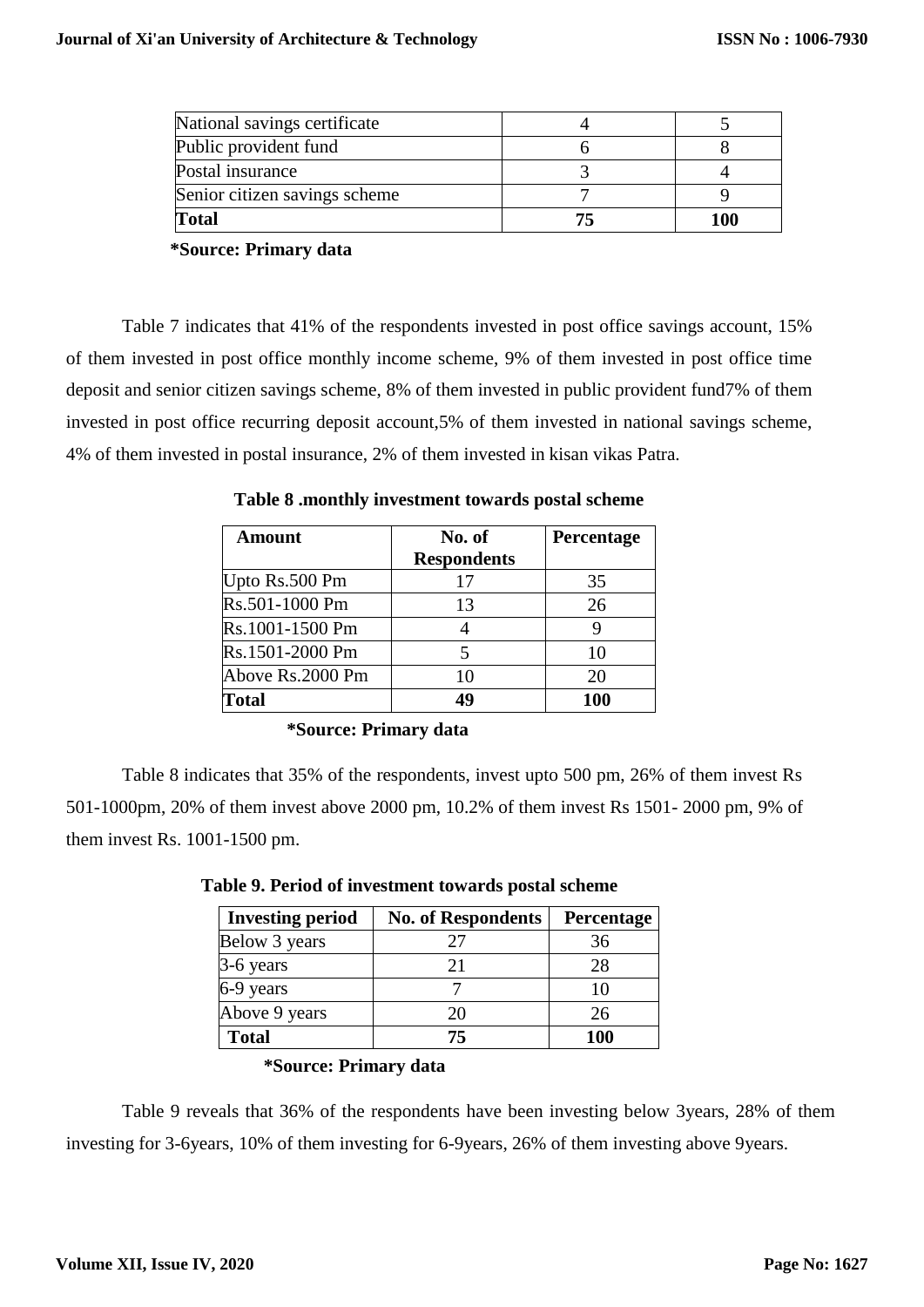|  | S.NO           | <b>FACTOR</b>                | <b>NO.OF. RESPONDENTS</b> |                |                |                         |    |                | <b>TOTA</b>    |                       |                       |                           |
|--|----------------|------------------------------|---------------------------|----------------|----------------|-------------------------|----|----------------|----------------|-----------------------|-----------------------|---------------------------|
|  |                |                              | $\mathbf{1}$              | $\overline{2}$ | 3              | $\overline{\mathbf{4}}$ | 5  | 6              | $\overline{7}$ | L<br><b>SCOR</b><br>E | <b>MEAN</b>           | <b>RAN</b><br>$\mathbf K$ |
|  | $\mathbf{1}$   | Safety                       | 17                        | 11             | 12             | 15                      | 8  | 5              | 7              | 34<br>6               | 4.6<br>1              | V                         |
|  | $\overline{2}$ | Well being of<br>children    | 16                        | 11             | 10             | 9                       | 10 | 11             | 8              | 32<br>$\overline{4}$  | 4.3<br>$\overline{2}$ | $\mathbf{I}$              |
|  | 3              | To meet medical<br>emergency | 23                        | 16             | 8              | 11                      | 6  | 8              | 3              | 37<br>8               | 5.0<br>4              | VI<br>I                   |
|  | $\overline{4}$ | Future benefit               | 13                        | 23             | $\overline{7}$ | 13                      | 6  | 5              | 8              | 35<br>$\overline{2}$  | 4.6<br>9              | VI                        |
|  | 5              | Stable return                | 18                        | 14             | 10             | 8                       | 9  | 7              | 9              | 34<br>2               | 4.9<br>6              | IV                        |
|  | 6              | Easy formalities             | 6                         | 10             | 16             | 8                       | 16 | 13             | 6              | 28<br>4               | 3.9<br>2              | $\mathbf I$               |
|  | $\overline{7}$ | To repay borrowings          | 15                        | 17             | 9              | $\overline{7}$          | 11 | $\overline{7}$ | 9              | 33<br>6               | 4.4<br>8              | III                       |
|  |                | $\sim$ $\sim$                |                           |                |                |                         |    |                |                |                       |                       |                           |

**Table 10. Ranking for the factors that influenced to save**

### **\*Source: Primary data**

Table 10 shows the factors that influence the investors to save. It clearly brings out Easy formalities with highest mean score (3.92) is ranked first, whereas, followed by well-being of children with the mean score of (4.32) ranked second, to repay borrowings (4.48) ranked third, stable return (4.96) ranked fourth, safety (4.61) ranked fifth, future benefit (4.69) ranked sixth, and the least rank is given to meet medical emergency (5.04).

From the above table it is inferred that the easy formalities highly influences the investors to save in post office.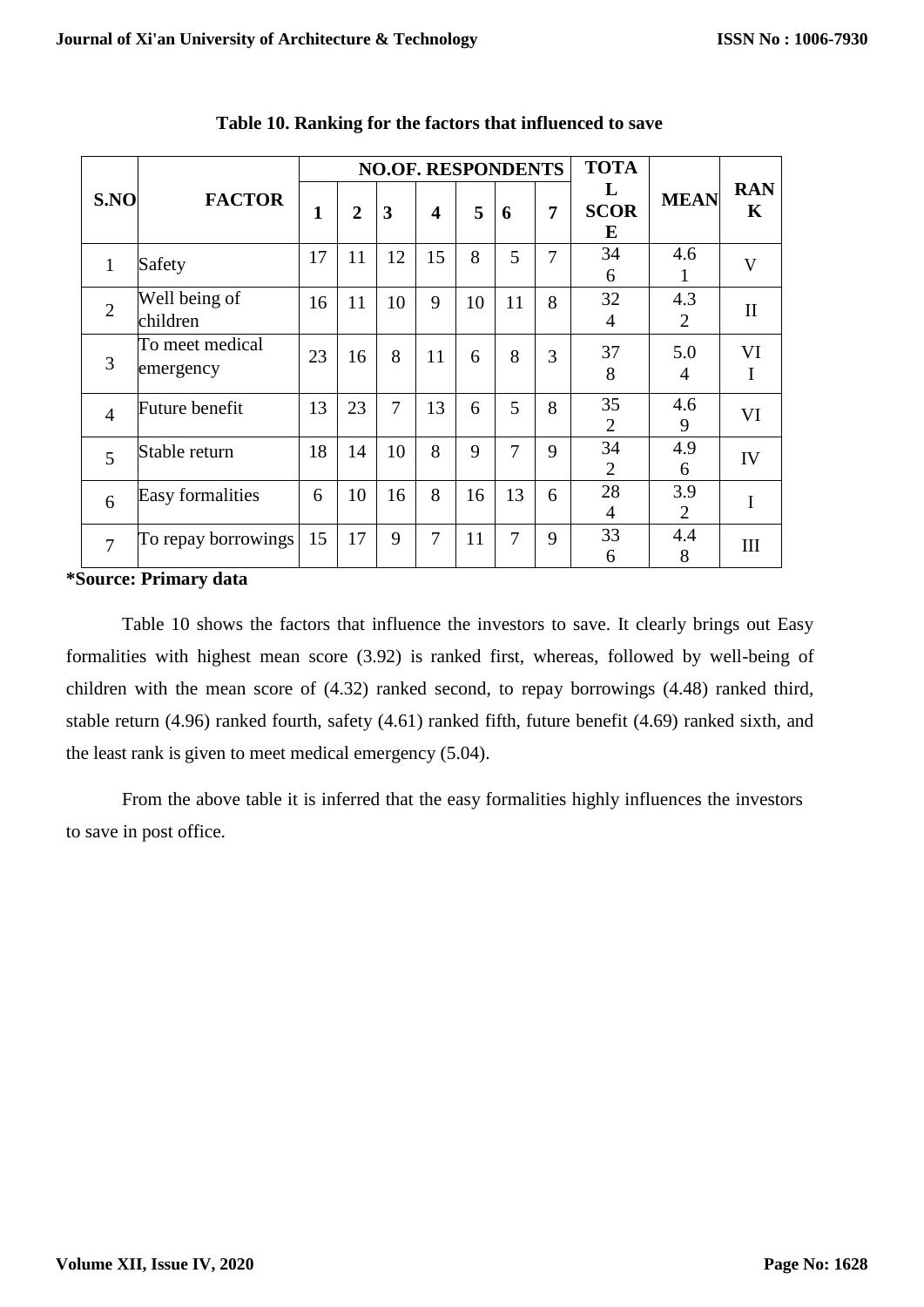| SNo            | <b>ASPECTS</b>                            | <b>SA</b> | $\mathbf{A}$ | N   | DA             | <b>SDA</b>   | <b>TOTAL</b> | <b>RANK</b>  |
|----------------|-------------------------------------------|-----------|--------------|-----|----------------|--------------|--------------|--------------|
| $\mathbf{1}$   | Post office savings ensures secured life  | 56        | 10           | 8   |                | 1            | 120          | I            |
|                |                                           | (112)     | (10)         | (0) |                | (2)          |              |              |
| $\overline{2}$ | Small and Safe investment                 | 39        | 14           | 13  | $\overline{4}$ | 5            | 78           | IV           |
|                |                                           | (78)      | (14)         | (0) | (4)            | (10)         |              |              |
|                | Assured return without risk               | 30        | 16           | 28  |                | $\mathbf{1}$ |              | $\mathbf{V}$ |
| 3              |                                           | (60)      | (16)         | (0) |                | (2)          | 74           |              |
|                | Every individual must have postal savings | 34        | 25           | 15  |                | $\mathbf{1}$ |              |              |
| $\overline{4}$ |                                           | (68)      | (25)         | (0) |                | (2)          | 91           | Ш            |
|                |                                           | 42        | 24           | 5   | 3              | $\mathbf{1}$ |              |              |
| 5              | Nearest and cheapest savings              | (84)      | (24)         | (0) | (3)            | (2)          | 103          | $\mathbf{I}$ |
|                | Postal savings must offer e-banking       |           | 28           | 8   |                |              |              |              |
| 6.             | services to attract more investors        | (78)      | (28)         | (0) |                |              | 67           | VI           |

# **Table 11. Scaling for investment attitudes of investors towards post office savings scheme**

#### **\*Source: Primary data**

In this table investors attitudes about postal savings have been scaled and rated. Post office savings ensures secured life rated first, nearest and cheapest savings rated second, every individual must have postal savings rated third, small and safe investment rated fourth, assured return without risk rated fifth followed by postal savings must offer e-banking services to attract more investors to be rated as sixth.

Thus, this table clearly indicates that the investors have more attitudes towards post office savings ensures secured life.

|  |  |  |  | Table 12. Level of preference – Age wise |  |
|--|--|--|--|------------------------------------------|--|
|--|--|--|--|------------------------------------------|--|

| Age            | <b>Savings</b> | Household<br>spending's | <b>Total</b> |  |
|----------------|----------------|-------------------------|--------------|--|
| Below 25 years |                |                         | O            |  |
| $25-40$ years  | δ              | 17                      | 25           |  |
| 40-55 years    | l ()           |                         | 15           |  |
| Above 55 years |                |                         | 29           |  |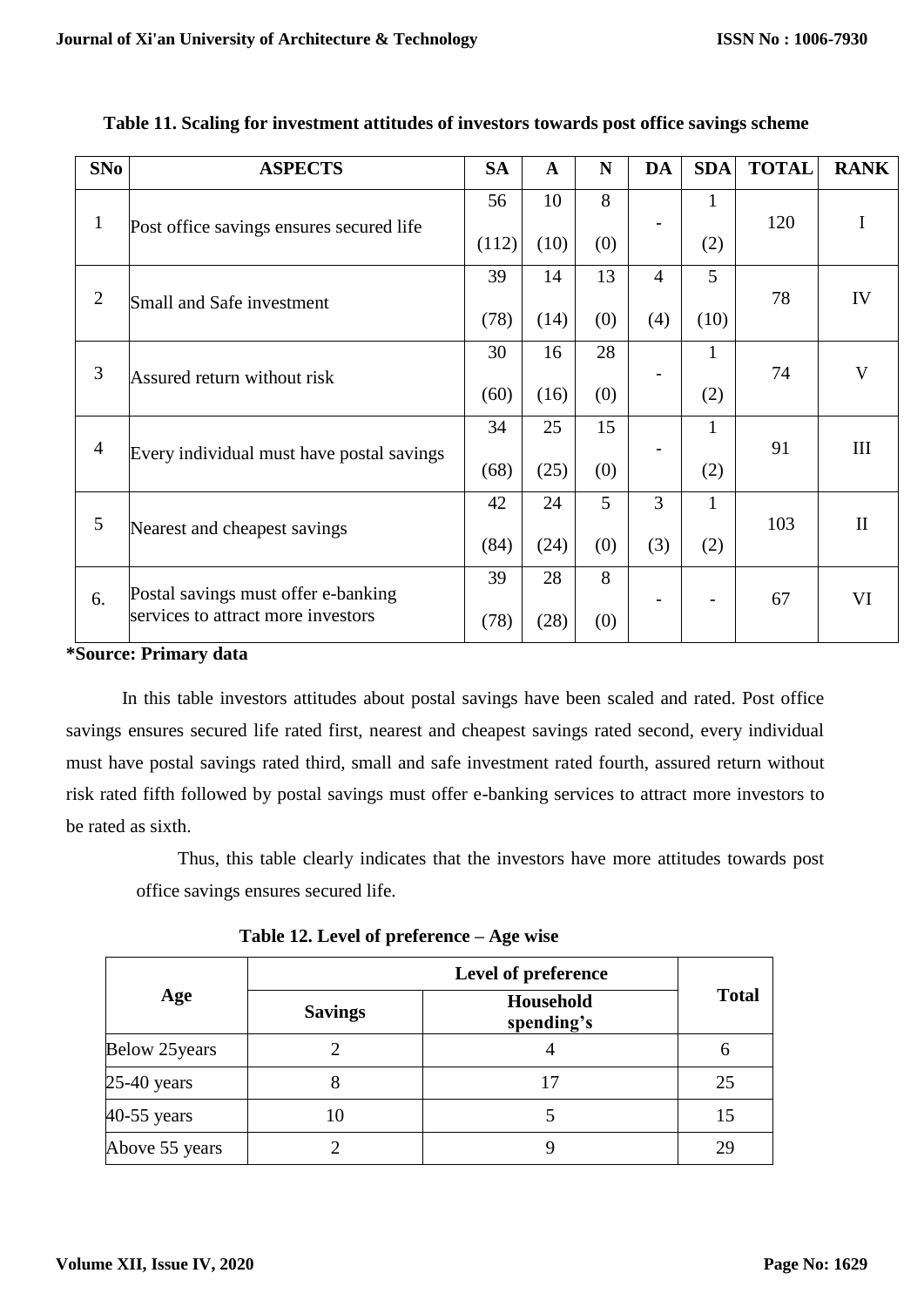**\*Source: Field study**

# **Null hypothesis (Ho)**

There is no significant difference between the age of the respondents and the level of preference of the investors.

| <b>Rows</b> and<br><b>Columns</b> | O              | E     | $O-E$          | $(O-E)^2$ | $(O-E)^2/E$ |
|-----------------------------------|----------------|-------|----------------|-----------|-------------|
| R1C1                              | $\overline{2}$ | 3.2   | 1.2            | 1.44      | 0.45        |
| R2C1                              | 8              | 13.33 | 5.33           | 28.40     | 2.13        |
| R <sub>3</sub> C <sub>1</sub>     | 10             | 8     | $\overline{2}$ | 4         | 0.5         |
| R <sub>4C1</sub>                  | 20             | 15.46 | 4.54           | 20.61     | 1.3         |
| R <sub>1</sub> C <sub>2</sub>     | 4              | 2.8   | 1.2            | 1.44      | 0.51        |
| R2C2                              | 17             | 11.67 | 5.33           | 28.40     | 2.43        |
| R <sub>3</sub> C <sub>2</sub>     | 5              |       | $\overline{2}$ | 4         | 0.57        |
| R <sub>4</sub> C <sub>2</sub>     | 9              | 13.53 | 4.53           | 20.52     | 1.51        |
|                                   | 9.4            |       |                |           |             |

**Table. 13. Computation of Chi-square test**

# **\*Source: Computed Value**

Where,

O – Observed frequency

E - Expected frequency

E - Row total X column total / Grand total

Degrees of freedom  $(Y) = (R-1) (C-1)$ 

$$
= (4-1) (2-1)
$$
  
\n
$$
= 3 \times 1
$$
  
\n
$$
= 3
$$
  
\nDegrees of freedom 
$$
= 3
$$
  
\nChi-square value (x<sup>2</sup>) 
$$
= 9.4
$$
  
\nTable value 
$$
= 7.81
$$

At 5% level of significance, for 3 degree of freedom, the table value is 7.8. The calculated value (9.4) is higher than the table value. So the hypothesis is accepted.

Hence, it can be concluded that there is no significant relationship between the age group of the respondents and the Level of Preference in Postal Schemes.

# **FINDINGS**

1. In this study majority of the respondents are in the age of group above 55 years. Among them most of them are male and they have completed their under graduation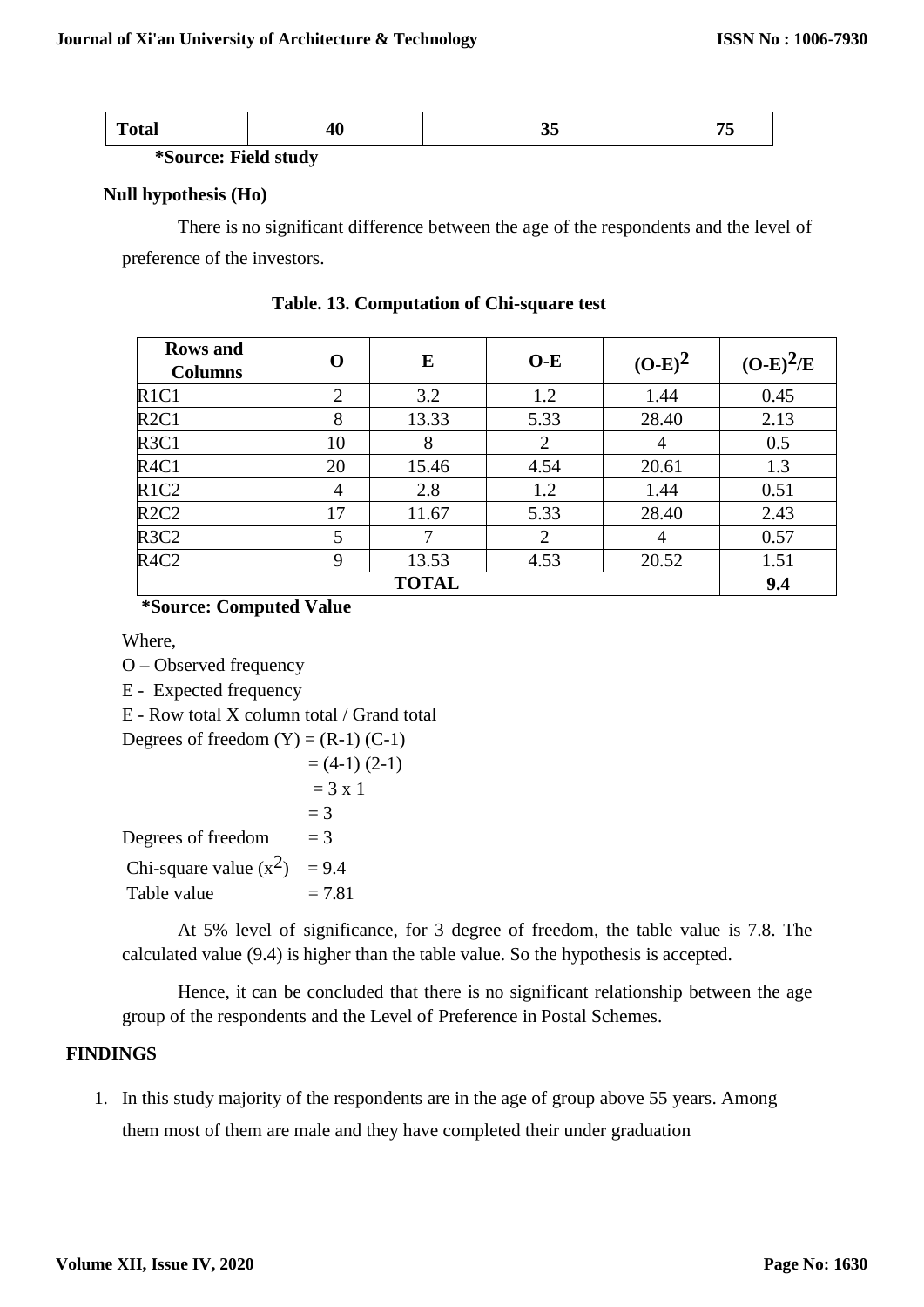- 2. Majority of the respondents are private employee. Among them most of them are married and they earn Above Rs. 20,000
- 3. Majority of the respondents are avail about every month postal scheme and they invest Rs.501-1000 per month.
- 4. Majority of the investors period of investment in post office is below 3 years
- 5. Easy formalities highly influenced the investors to save in post office and they believe that savings in post office ensures secured life more than other aspects.
- 6. Investors attitude regarding post office schemes ensures secured life and it is inferred that age group does not influence the preference level of investors.
- 7. There is no significant relationship between the age of the respondents and the level of preference in postal schemes.

# **SUGGESTIONS**

- 1. The Department of Post may take efforts to attract other customers who use banking, insurance and money transfer services. In order to achieve this, Department of Post can create cooperation between various financial agencies and introduce a modernized mail and money transfer product that meets customer expectations.
- 2. In world of modern technology, where financial transactions are becoming web based, the Department of Post may consider to gear up to the challenge and can provide payment gateways and multiple channels of customer service and consider introducing 24 x 7 services. It can also introduce call centers, portal facilities to customers.

# **CONCLUSION**

Today postal department has to equip itself by improving its service and saving schemes to satisfy the customers. The researcher hence strongly believes that the post offices is the only public organization which is more intimately bonded with human relations than any other government department. Though there are many saving options available, as a public organization, the Department of Post should try to give innovative saving schemes to the public. The researcher concludes that India Post is all set to become strong and stronger, spreading a joyful light to people everywhere. It is bound to overcome all the hurdles presented by the new environment in the electronic age. Its doors are thrown wide open with customer delight in mind. It goes on with a noble mission of uniting humankind world over.